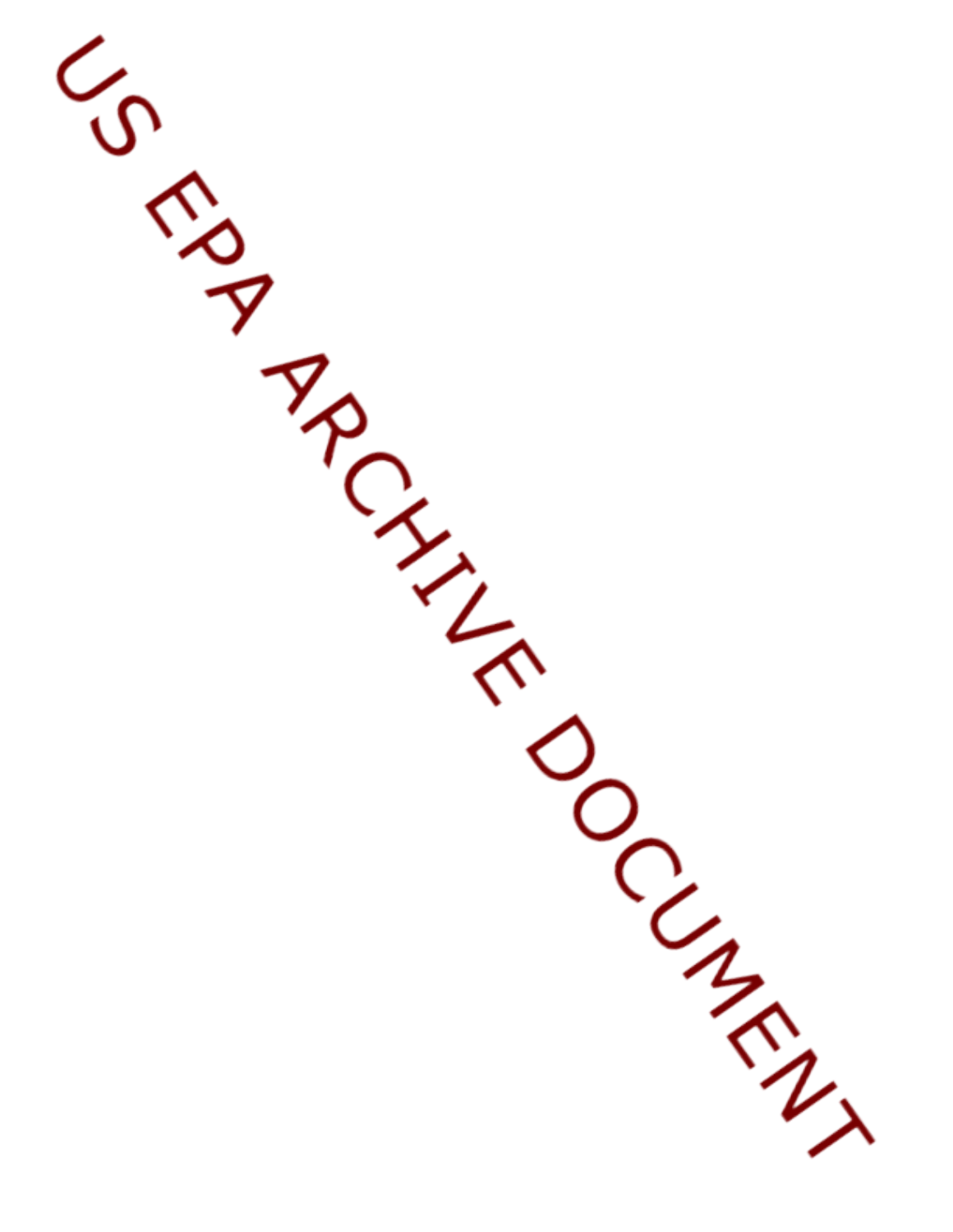# **THE ENVIRONMENTAL TECHNOLOGY VERIFICATION**







# **ETV Joint Verification Statement**

| <b>TECHNOLOGY TYPE:</b> Nitrate Test Kit      |                                              |                       |                              |
|-----------------------------------------------|----------------------------------------------|-----------------------|------------------------------|
| <b>APPLICATION:</b>                           | ANALYSIS OF NITRATE AND NITRITE IN WATER     |                       |                              |
| <b>TECHNOLOGY NAME: F-NTK</b>                 |                                              |                       |                              |
| <b>COMPANY:</b>                               | <b>Nitrate Elimination Co., Inc. (NECi)</b>  |                       |                              |
| <b>ADDRESS:</b>                               | 334 Hecla Street<br>Lake Linden, MI 49945    | <b>PHONE:</b><br>FAX: | 906-296-1000<br>906-296-8003 |
| <b>WEB SITE:</b><br>$E\text{-}{M}\text{A}H$ . | http://www.nitrate.com<br>ellenr@nitrate.com |                       |                              |

The U.S. Environmental Protection Agency (EPA) has created the Environmental Technology Verification (ETV) Program to facilitate the deployment of innovative or improved environmental technologies through performance verification and dissemination of information. The goal of the ETV Program is to further environmental protection by substantially accelerating the acceptance and use of improved and cost-effective technologies. ETV seeks to achieve this goal by providing high quality, peer-reviewed data on technology performance to those involved in the design, distribution, financing, permitting, purchase, and use of environmental technologies.

ETV works in partnership with recognized standards and testing organizations; with stakeholder groups that consist of buyers, vendor organizations, and permitters; and with the full participation of individual technology developers. The program evaluates the performance of innovative technologies by developing test plans that are responsive to the needs of stakeholders, conducting field or laboratory tests (as appropriate), collecting and analyzing data, and preparing peer-reviewed reports. All evaluations are conducted in accordance with rigorous quality assurance protocols to ensure that data of known and adequate quality are generated and that the results are defensible.

The Advanced Monitoring Systems (AMS) Center, one of six technology areas under ETV, is operated by Battelle in cooperation with EPA's National Exposure Research Laboratory. The AMS Center has recently evaluated the performance of nitrate test kits used to analyze for nitrate and nitrite in water. This verification statement provides a summary of the test results for the Nitrate Elimination Co., Inc., (NECi) F-NTK nitrate test kit.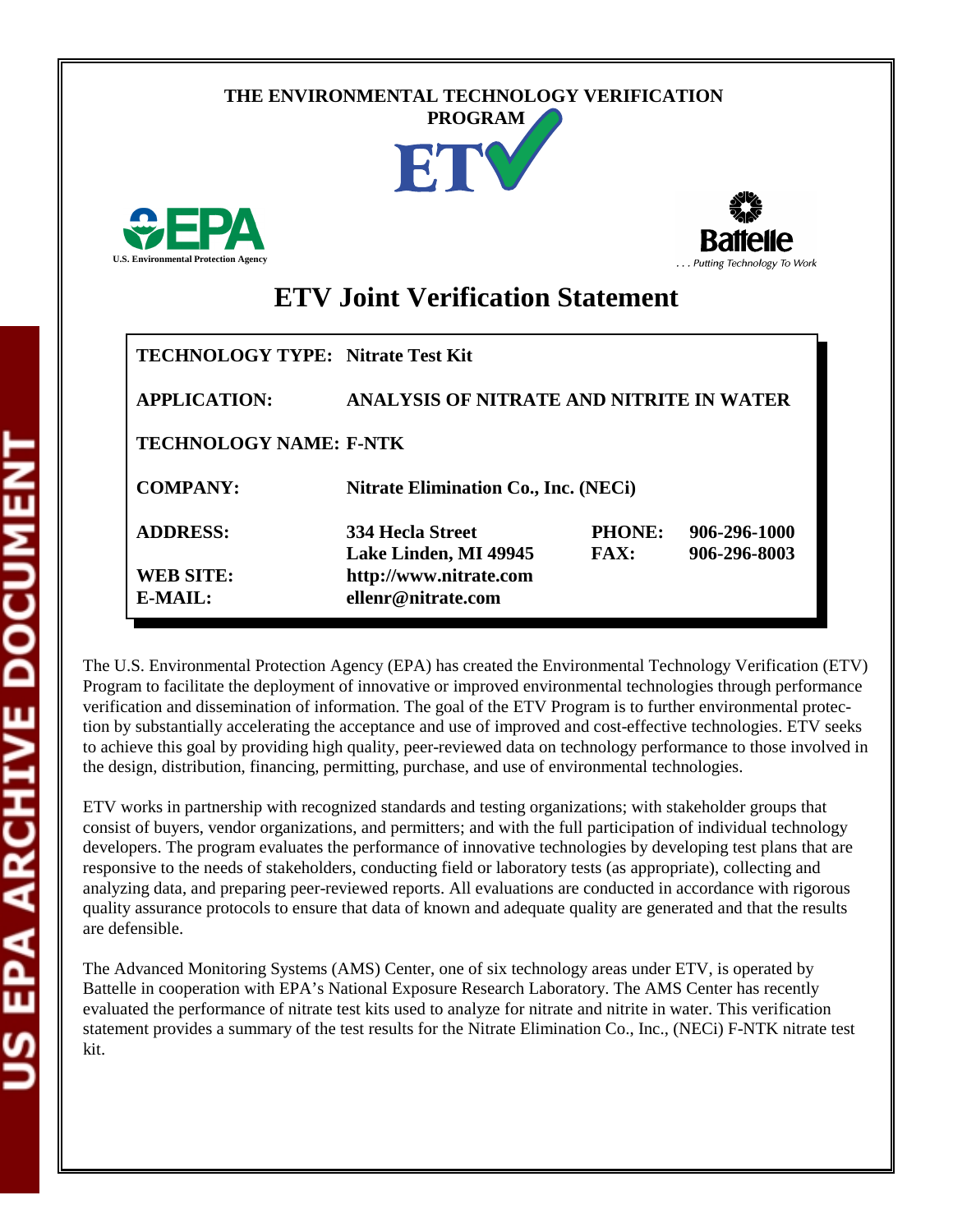#### **VERIFICATION TEST DESCRIPTION**

The F-NTK nitrate test kit was evaluated for accuracy, precision, linearity, method detection limit, matrix interference effects, and operator bias, as well as ease of use, cost, and sample throughput. Two sets of F-NTK test kits were tested independently by challenging them with test samples representative of those likely to be analyzed using the F-NTK. The results from the F-NTK nitrate analyses were compared to those from a reference method to assess accuracy, linearity, and detection limit. Multiple aliquots of performance test samples and drinking water samples were analyzed to assess precision.

For each set of test kits, identical sets of samples were analyzed independently by two separate operators (a technical and a non-technical person) to test for the existence of operator bias on the test kit performance. Interferences and matrix effects were assessed by separately evaluating accuracy on distinctly different sample matrices (i.e., prepared samples, drinking water, fresh water, and salt water samples). Sample throughput was estimated based on the time required to analyze a sample set. Performance parameters, such as ease of use and reliability, were evaluated based on documented observations of the operators.

Round 1 of the verification test took place over a two-week period at Battelle's laboratories in Columbus, Ohio, followed by a one-day period at Battelle's Ocean Sciences Laboratory in Duxbury, Massachusetts. Three types of samples were used in the verification test: quality control samples, performance test samples, and environmental water samples. The environmental water samples consisted of drinking water, well water, surface freshwater from rivers and a reservoir, and salt water from Massachusetts Bay. The surface freshwater sampling portion of the test was repeated, using the same water sources as in Round 1 of testing. In this Round 2 of testing, F-NTK kits were used that incorporated improved packaging for the reagents. The reference nitrate analysis in all testing was performed using a Dionex DX-500 ion chromatograph according to EPA Method 300.1.

Quality assurance (QA) oversight of verification testing was provided by Battelle. Battelle QA staff conducted a data quality audit of 10% of the test data, a performance evaluation audit, and a technical systems audit of the procedures used in this verification.

## **TECHNOLOGY DESCRIPTION**

The NECi F-NTK provides the reagents and equipment necessary for analyzing for nitrate and nitrite in environmental water samples and water-extracts of soil, plant tissue, and some food. The F-NTK uses an enzymebased (nitrate reductase) nitrate testing method and contains no toxic or hazardous chemicals. With the F-NTK, nitrate can be analyzed in two ranges of 0.5 to 10 ppm nitrate-N (0.5 to 10 mg of nitrate-N per liter) or 0.05 to 1.0 ppm nitrate-N (0.05 to 1.0 mg of nitrate-N per liter). This verification test used the 0.5 to 10 ppm nitrate-N range. The F-NTK nitrate test kit includes three nitrate standards, which are developed by the user, and a precision color chart for estimating nitrate content. All the necessary tools for conducting the nitrate tests are supplied in the F-NTK, including a test tube rack. The test kit provides semi-quantitative estimates of nitrate-N content.

## **VERIFICATION OF PERFORMANCE**

The F-NTK test kits sometimes showed widely different levels of color formation from nitrate standards when different reagent kits were used. The improved packaging for the F-NTK kits used in Round 2 appears to have resolved that problem. Unfortunately, performance of some of the kits was affected by this variability in Round 1, and only qualitative assessments could be made of some of the kit's performance characteristics, including precision, detection limit, effect of operator skill level, and effects of interferences.

**Accuracy:** Quantitative accuracy could not be assessed in Round 1 testing. In Round 2, the average percent bias of the current F-NTK test kit relative to the reference method was 28.9% with a technically trained Battelle operator, and 31.4% with a vendor operator, at levels of about 2 to 8 ppm nitrate-N in freshwater samples.